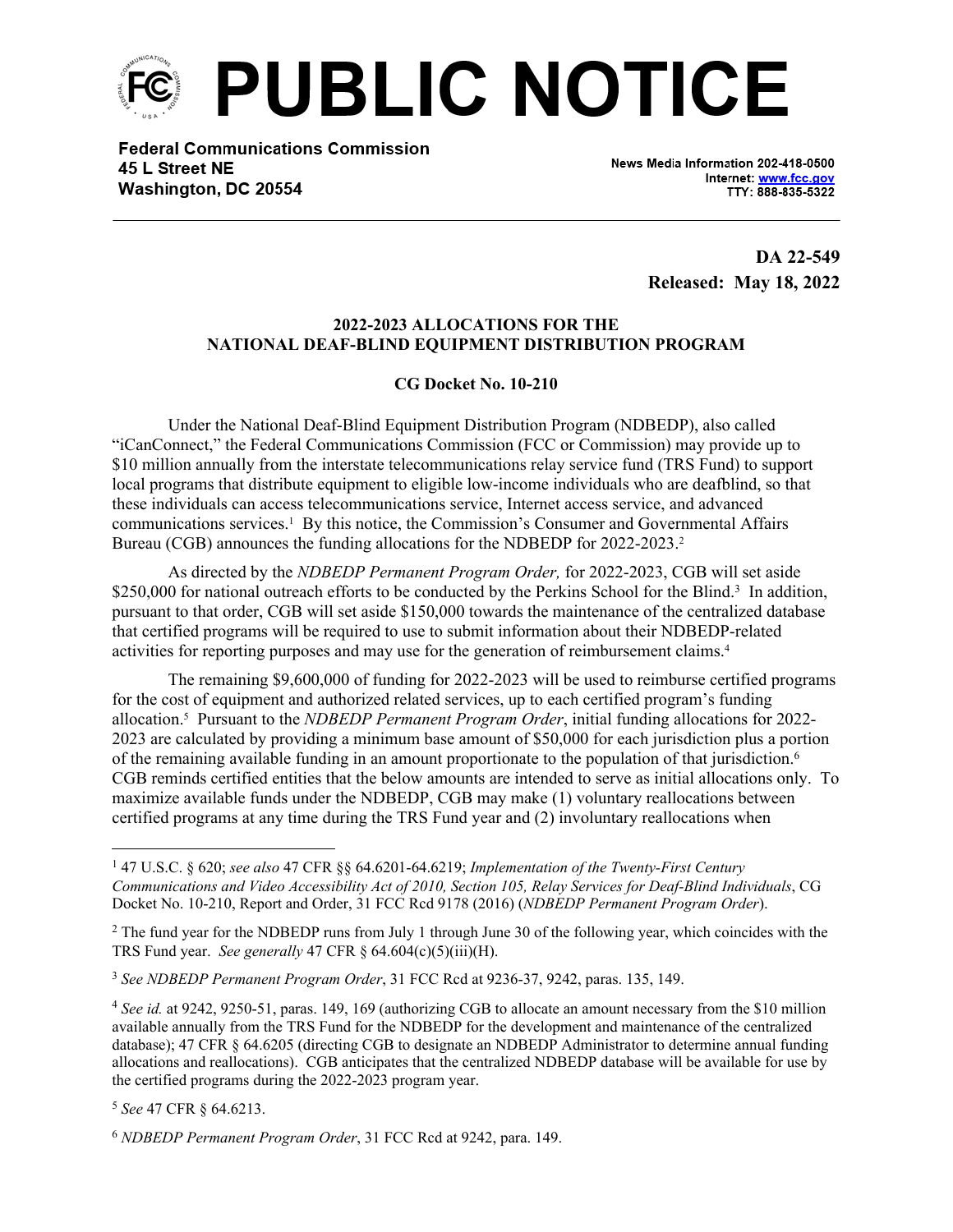individual program performance indicates that NDBEDP funds could be more fully utilized by other certified programs.<sup>7</sup>

| <b>State</b> | <b>NDBEDP Certified Program</b>                                       | 2022-2023 |
|--------------|-----------------------------------------------------------------------|-----------|
| Alabama      | Alabama Institute for Deaf and Blind                                  | \$152,151 |
| Alaska       | Assistive Technology of Alaska                                        | \$64,850  |
| Arizona      | Perkins School for the Blind                                          | \$197,480 |
| Arkansas     | Perkins School for the Blind                                          | \$111,330 |
| California   | Lighthouse for the Blind and Visually Impaired                        | \$845,294 |
| Colorado     | Colorado Commission for the Deaf, Hard of Hearing, and<br>DeafBlind   | \$167,802 |
| Connecticut  | <b>Connecticut Tech Act Project</b>                                   | \$123,080 |
| Delaware     | University of Delaware – Center for Disabilities Studies              | \$70,337  |
| Florida      | Helen Keller National Center for DeafBlind Youth and Adults           | \$491,472 |
| Georgia      | Georgia Center of the Deaf and Hard of Hearing                        | \$268,891 |
| Hawaii       | Helen Keller National Center for DeafBlind Youth and Adults           | \$79,218  |
| Idaho        | University of Idaho – Center on Disabilities and Human<br>Development | \$88,529  |
| Illinois     | Lester and Rosalie Anixter Center (Chicago Hearing Society)           | \$306,832 |
| Indiana      | Perkins School for the Blind                                          | \$187,947 |
| Iowa         | Helen Keller National Center for DeafBlind Youth and Adults           | \$114,719 |
| Kansas       | Assistive Technology for Kansans                                      | \$109,480 |
| Kentucky     | Helen Keller National Center for DeafBlind Youth and Adults           | \$141,399 |
| Louisiana    | Affiliated Blind of Louisiana Training Center                         | \$143,723 |

| The initial allocations for the 56 covered jurisdictions are as follows: <sup>8</sup> |  |
|---------------------------------------------------------------------------------------|--|
|---------------------------------------------------------------------------------------|--|

<sup>7</sup> *NDBEDP Permanent Program Order*, 31 FCC Rcd at 9244, para. 153.

8 Population figures for these calculations are derived from U.S. Census data. *See* U.S. Census Bureau, National Population Totals: 2020-2021, [https://www2.census.gov/programs-surveys/popest/datasets/2020-](https://www2.census.gov/programs-surveys/popest/datasets/2020-2021/state/totals/NST-EST2021-alldata.csv) [2021/state/totals/NST-EST2021-alldata.csv](https://www2.census.gov/programs-surveys/popest/datasets/2020-2021/state/totals/NST-EST2021-alldata.csv) (July 1, 2021); U.S. Census Bureau, 2020 Island Areas Censuses: Guam, [2020 Island Areas Censuses: Guam \(Census.gov\)](https://www2.census.gov/programs-surveys/decennial/2020/data/island-areas/guam/population-and-housing-unit-counts/guam-phc-table01.pdf) (Oct. 28, 2021); U.S. Census Bureau, 2020 Island Areas Censuses: American Samoa, [2020 Island Areas Censuses: American Samoa \(Census.gov\)](https://www2.census.gov/programs-surveys/decennial/2020/data/island-areas/american-samoa/population-and-housing-unit-counts/american-samoa-phc-table01.pdf) (Oct. 28, 2021); U.S. Census Bureau, 2020 Island Areas Censuses: Commonwealth of the Northern Mariana Islands (CNMI), [2020 Island](https://www2.census.gov/programs-surveys/decennial/2020/data/island-areas/commonwealth-of-the-northern-mariana-islands/population-and-housing-unit-counts/commonwealth-northern-mariana-islands-phc-table01.pdf)  [Areas Censuses: Commonwealth of the Northern Mariana Islands \(CNMI\) \(Census.gov](https://www2.census.gov/programs-surveys/decennial/2020/data/island-areas/commonwealth-of-the-northern-mariana-islands/population-and-housing-unit-counts/commonwealth-northern-mariana-islands-phc-table01.pdf)) (Oct. 28, 2021); U.S. Census Bureau, 2020 Island Areas Census: U.S. Virgin Islands, [2020 Island Areas Census: U.S. Virgin Islands](https://www2.census.gov/programs-surveys/decennial/2020/data/island-areas/us-virgin-islands/population-and-housing-unit-counts/us-virgin-islands-phc-table01.pdf)  [\(Census.gov\)](https://www2.census.gov/programs-surveys/decennial/2020/data/island-areas/us-virgin-islands/population-and-housing-unit-counts/us-virgin-islands-phc-table01.pdf) (Oct. 28, 2021).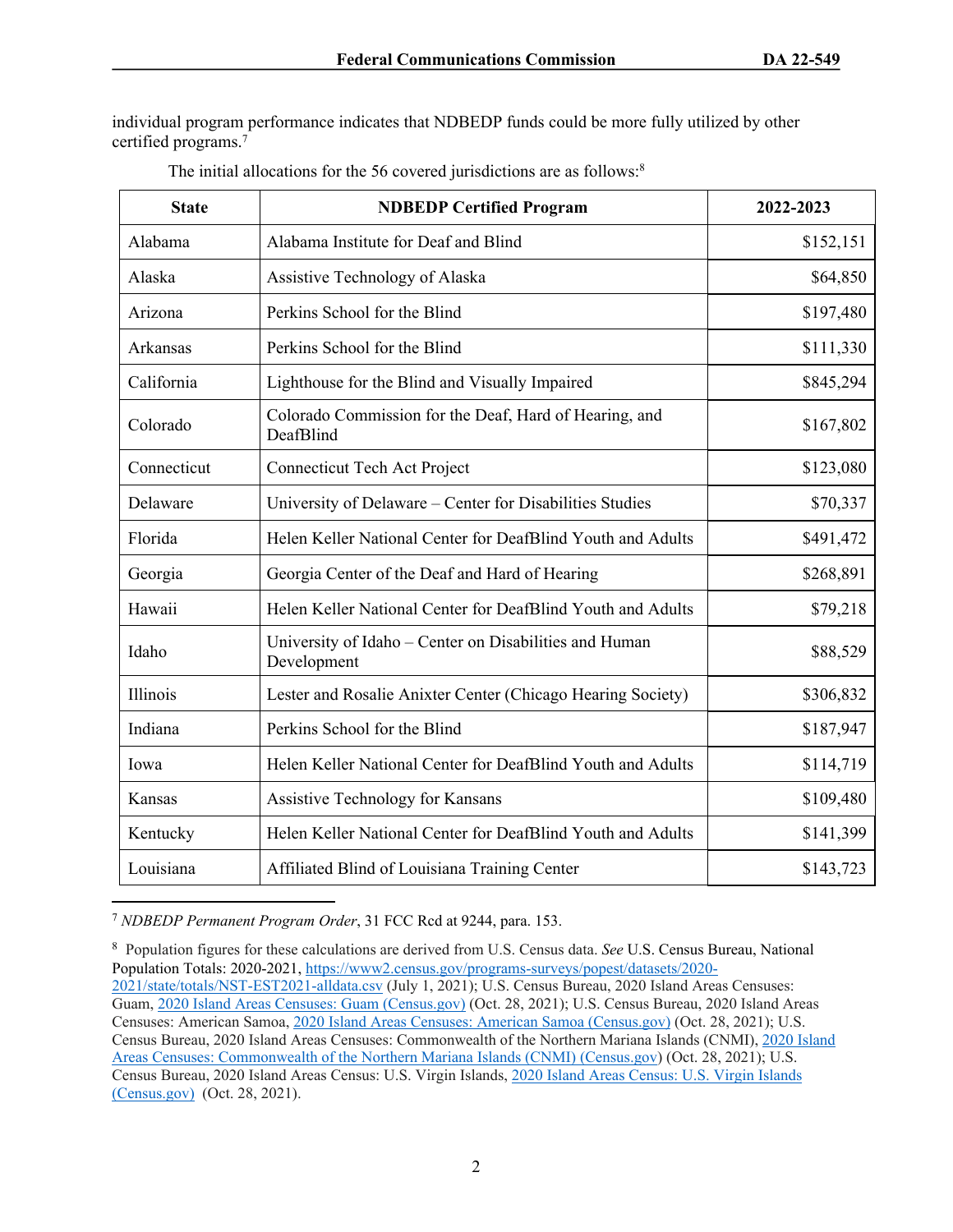| <b>State</b>   | <b>NDBEDP Certified Program</b>                                             | 2022-2023 |
|----------------|-----------------------------------------------------------------------------|-----------|
| Maine          | <b>Disability Rights Maine</b>                                              | \$77,813  |
| Maryland       | Perkins School for the Blind                                                | \$174,958 |
| Massachusetts  | Perkins School for the Blind                                                | \$191,570 |
| Michigan       | Perkins School for the Blind                                                | \$253,715 |
| Minnesota      | Perkins School for the Blind                                                | \$165,681 |
| Mississippi    | Perkins School for the Blind                                                | \$109,792 |
| Missouri       | Missouri Assistive Technology                                               | \$175,020 |
| Montana        | Perkins School for the Blind                                                | \$72,382  |
| Nebraska       | Nebraska Assistive Technology Partnership                                   | \$89,801  |
| Nevada         | Perkins School for the Blind                                                | \$113,724 |
| New Hampshire  | Northeast Deaf and Hard of Hearing Services, Inc.                           | \$78,153  |
| New Jersey     | New Jersey Commission for the Blind and Visually Impaired                   | \$237,831 |
| New Mexico     | Perkins School for the Blind                                                | \$92,886  |
| New York       | Helen Keller National Center for DeafBlind Youth and Adults                 | \$452,045 |
| North Carolina | North Carolina Division of Services for the Deaf and the Hard<br>of Hearing | \$263,857 |
| North Dakota   | North Dakota Assistive                                                      | \$65,707  |
| Ohio           | Perkins School for the Blind                                                | \$288,764 |
| Oklahoma       | Oklahoma Department of Rehabilitation Services                              | \$130,803 |
| Oregon         | Access Technologies, Inc.                                                   | \$136,063 |
| Pennsylvania   | Institute on Disabilities - Temple University                               | \$312,763 |
| Rhode Island   | Perkins School for the Blind                                                | \$72,206  |
| South Carolina | Perkins School for the Blind                                                | \$155,208 |
| South Dakota   | South Dakota Department of Human Services                                   | \$68,148  |
| Tennessee      | Tennessee Public Utility Commission                                         | \$191,378 |
| Texas          | Perkins School for the Blind                                                | \$648,488 |
| Utah           | Perkins School for the Blind                                                | \$117,656 |
| Vermont        | Perkins School for the Blind                                                | \$63,085  |
| Virginia       | Perkins School for the Blind                                                | \$225,166 |